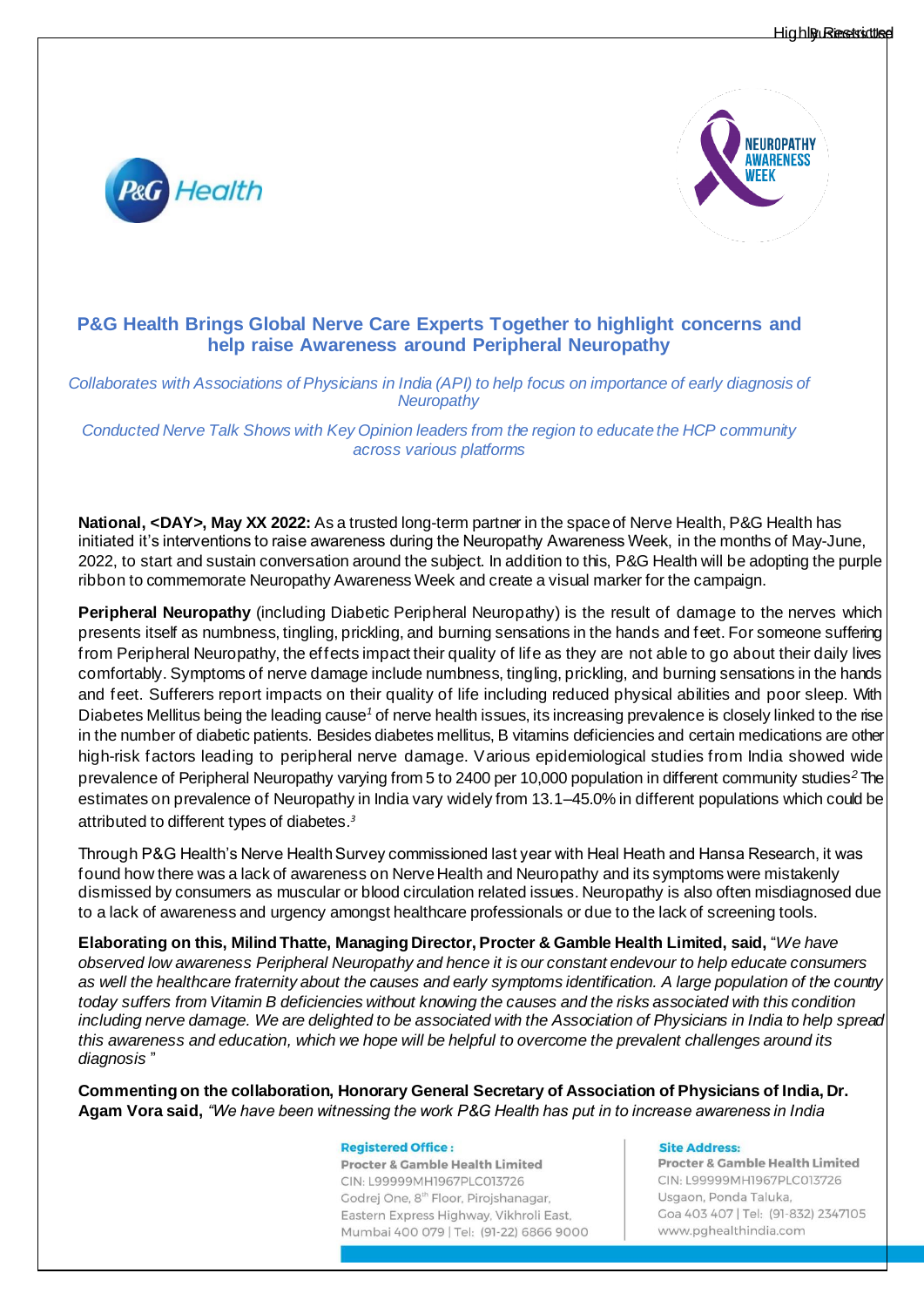*around Neuropathy and nerve health. We are extremely happy to partner with them as they continue with their activities on educating stakeholders about the importance of Neuropathy and how to understand nerve care better. Peripheral Neuropathy is often underestimated and diagnosed late, making it imperative for the patients as well as the healthcare practitioners to address this cause jointly"*

Two Nerve Talk shows have been conducted as part of the Neuropathy Awareness Week with experts from India and Sri Lanka who shared experiences from the region to impart rich takeaways. Over 4000 healthcare practitioners attended these shows live. There were also Neuropathy Diagnostic workshops organised exclusively for students pursuing post graduate medical courses, wherein experts shared their experiences on ways to diagnose Neuropathy early on. The robust panel saw 8 renowned KOLs, stalwarts in the field of Neuropathy share their expertise ac ross 5 centers where these shows were conducted, helping bridge the unmet needs on timely identification and diagnosis of Peripheral Neuropathy.

The following is the key takeaway from these various talk shows:

- Understanding the Science the different types of Neuropathy and its symptoms
- The treatment goals the best way to manage each type of Neuropathy



The Nerve Talk Shows and Neuropathy Diagnostic Workshops are part of P&G Health's 'Feel Life' campaign commemorating Neuropathy Awareness week 2022. The campaign includes social media activations as well as on ground Nerve Health camps to shed light on Peripheral Neuropathy, and help consumers identify its symptoms and seek timely diagnosis.

Sources:

- 1. Landmann G. Ars Medici. 2013;1: 18-21
- 2. [Ann Indian Acad Neurol.](https://www.ncbi.nlm.nih.gov/pmc/articles/PMC5586108/) 2017 Jul-Sep; 20(3): 173–184.)
- 3. (DIABETICMedicineDOI: 10.1111/j.1464-5491.2008.)

## **Registered Office:**

Procter & Gamble Health Limited CIN: L99999MH1967PLC013726 Godrej One, 8<sup>th</sup> Floor, Pirojshanagar, Eastern Express Highway, Vikhroli East, Mumbai 400 079 | Tel: (91-22) 6866 9000

## **Site Address:**

**Procter & Gamble Health Limited** CIN: L99999MH1967PLC013726 Usgaon, Ponda Taluka, Goa 403 407 | Tel: (91-832) 2347105 www.pghealthindia.com